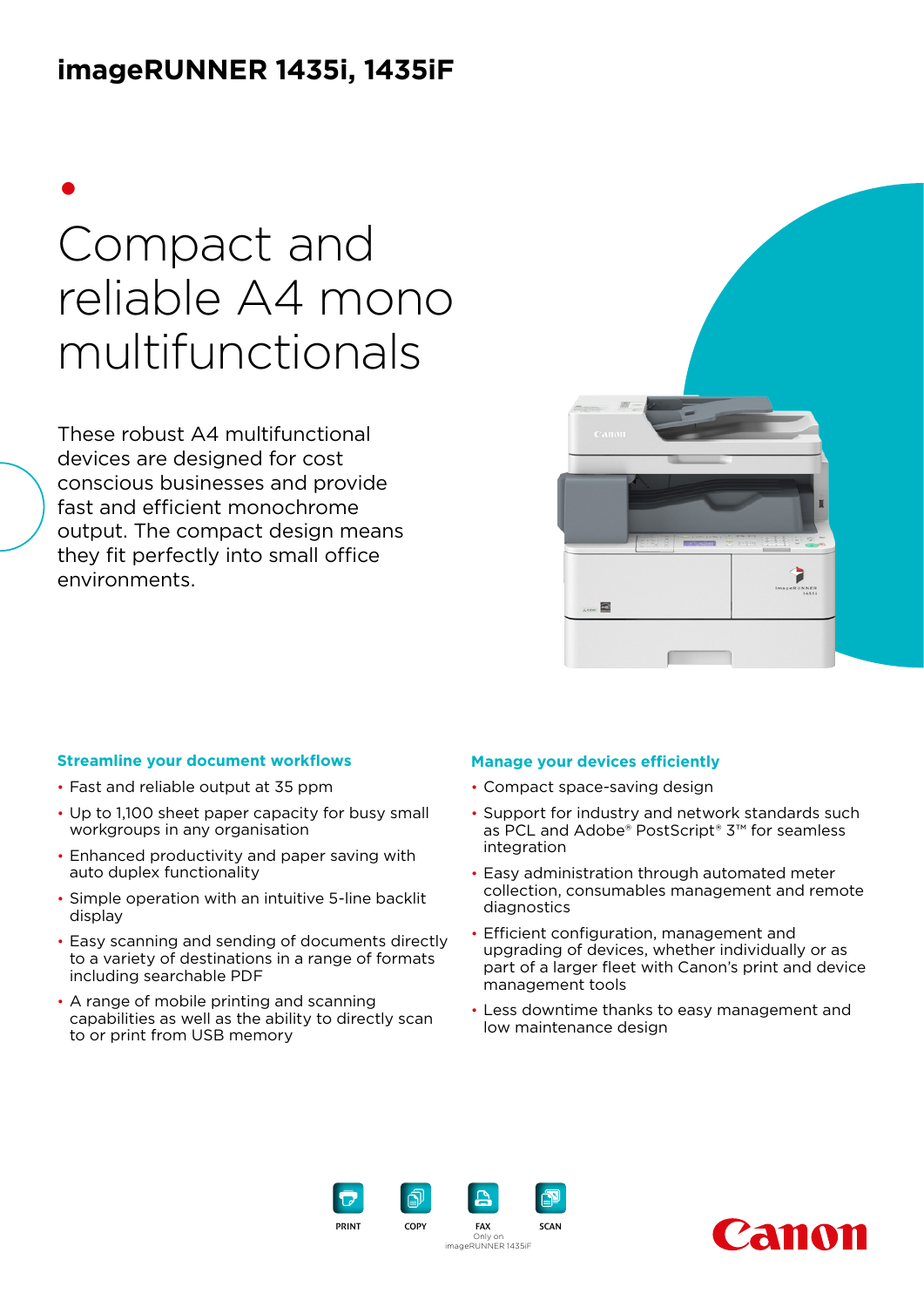#### • Compact and reliable A4 mono multifunctionals

## **imageRUNNER 1435i, 1435iF**

#### **Control your costs**

- Compact devices with multiple capabilities in one Print, Copy, Scan and Fax\* (\*Fax is only available on the imageRUNNER 1435iF)
- Cost-efficient, reliable printing thanks to separate toner and drum technology
- Ability to limit access to functions and set quotas by Dept. ID
- The option to view user-based reporting, as well as track and charge specific print jobs to individuals, departments, locations and projects through compatibility with the award-winning uniFLOW software
- Designed to reduce the total cost of print through capabilities that remove the administrative and management burden as well as through streamlining workflows

#### **Secure your confidential information**

- Sensitive information can be protected through a range of standard features, such as secure printing, Dept. ID access control and usage restriction
- Additional security options offer fleet-wide userbased access control and reporting as well as card reader authentication
- Support for industry standard network security protocols such as IP Sec and IEEE 802.1X

#### **Be environmentally responsible**

- Qualified ENERGY STAR® and Blue Angel
- Low Typical Electricity Consumption (TEC) ratings
- Energy consumption of 2 W or less in sleep mode
- Built using recycled plastics and bioplastics

### **Main configuration options for imageRUNNER 1435i, 1435iF**



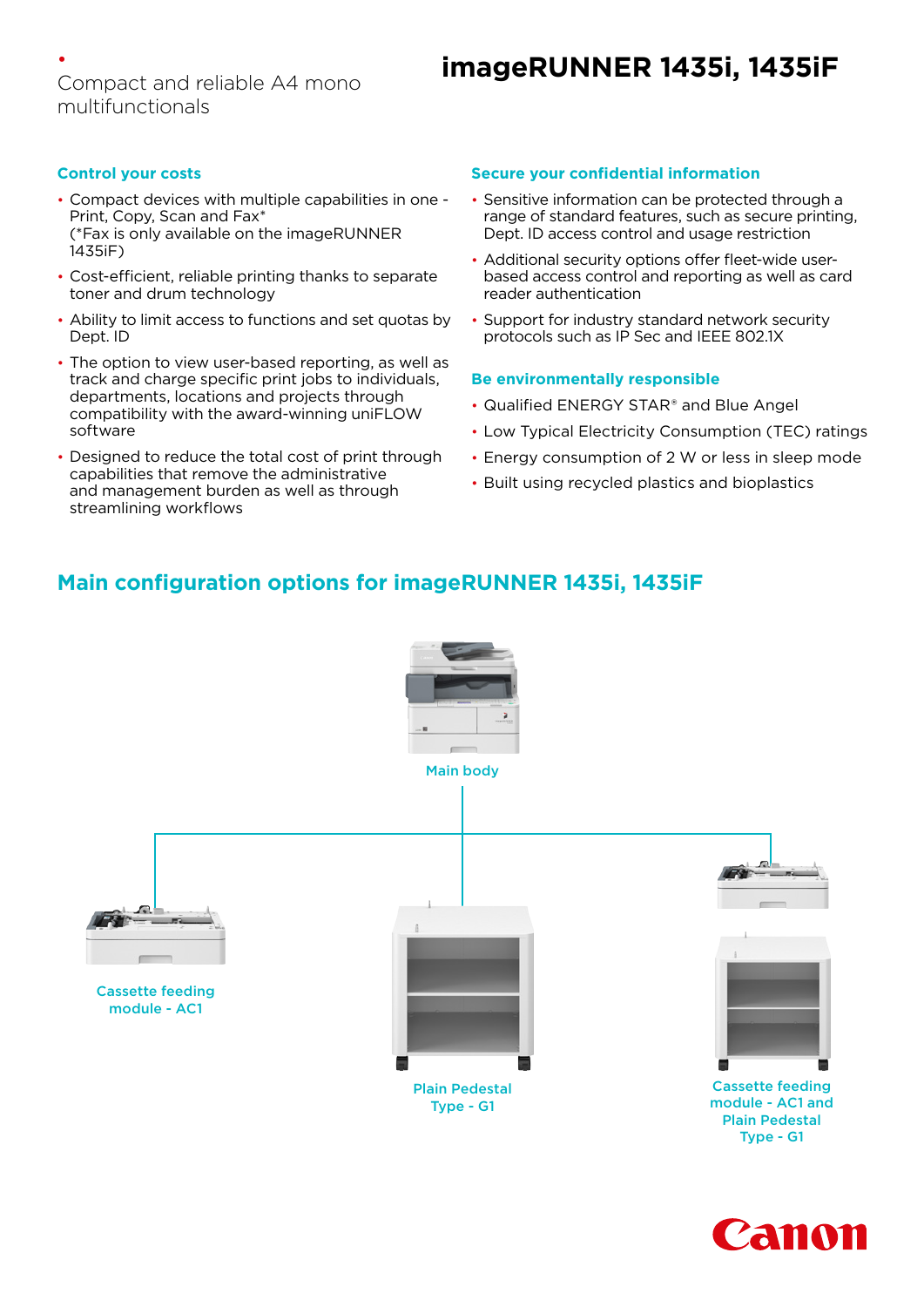#### • Technical Specifications

## **imageRUNNER 1435i, 1435iF**

| Machine type                                                                       | Black and White A4 Laser Multifunctional                                                                                                                                 | <b>SCAN SPECIFICATIONS</b>                            |                                                                                                                                      |
|------------------------------------------------------------------------------------|--------------------------------------------------------------------------------------------------------------------------------------------------------------------------|-------------------------------------------------------|--------------------------------------------------------------------------------------------------------------------------------------|
|                                                                                    | (Reader / Printer standard)                                                                                                                                              | Optional/Standard                                     | Standard (DADF 50 sheets)                                                                                                            |
| <b>Available core functions</b>                                                    | Print, Copy, Scan, Send standard (imageRUNNER 1435i)<br>Print, Copy, Scan, Send and Fax standard                                                                         | Supported media size/s                                | A4, B5, B6, Legal, Letter                                                                                                            |
|                                                                                    | (imageRUNNER 1435iF)                                                                                                                                                     | Supported media weight/s                              | Single-sided scanning: 50 to 105 gsm (DADF)<br>Double-sided scanning: 64 to 105 gsm (DADF)                                           |
| <b>PRINTER</b><br><b>SPECIFICATIONS</b>                                            |                                                                                                                                                                          | <b>Scan resolution</b>                                | BW Scan: 300 dpi x 300 dpi, 300 dpi x 600 dpi<br>CL Scan: 300 dpi x 300 dpi, 300 dpi x 600 dpi                                       |
| Print speed                                                                        | 35 ppm (A4 Single-sided), 15 ppm (A5 Single-sided) <sup>1</sup> , 18                                                                                                     | Double-sided scanning                                 | 2-sided to 2-sided (Automatic)                                                                                                       |
|                                                                                    | ppm (A4 Double-sided)                                                                                                                                                    | <b>Scan speed</b>                                     | BW single-sided: 28 ipm (A4, 300 dpi x 300 dpi), BW                                                                                  |
| <b>Printing method</b>                                                             | Laser Beam Printing                                                                                                                                                      |                                                       | double-sided: 10 ipm (A4, 300 dpi x 300 dpi)<br>CL single-sided: 10 ipm (A4, 300 dpi x 300 dpi), CL                                  |
| Print resolution                                                                   | 600 dpi x 600 dpi                                                                                                                                                        |                                                       | double-sided: 6 ipm (A4, 300 dpi x 300 dpi)                                                                                          |
| Double-sided printing                                                              | Automatic (Standard)                                                                                                                                                     | <b>Scan methods</b>                                   | Push Scan: Colour Send functionality is standard on both                                                                             |
| Direct print                                                                       | Direct printing available from USB memory key<br>Supported file types: JPEG, TIFF, PDF                                                                                   |                                                       | models<br>Pull Scan: TWAIN/WIA Pull scanning available on both                                                                       |
| Printing from mobiles or<br>internet-connected devices<br>and cloud-based services | A range of solutions is available to provide printing from<br>mobile or internet-connected devices. Please contact your<br>sales representative for further information. |                                                       | models<br>Scan to USB Memory Key: Available on both models<br>Scan to mobiles, internet-connected devices: A range                   |
| Paper input (Standard)                                                             | 1x 500-sheet cassette (80 gsm), 100-sheet (80 gsm)<br>multi-purpose tray                                                                                                 |                                                       | of solutions is available to provide scanning to mobile<br>devices and internet-connected devices depending on your<br>requirements. |
| Paper input (Option)                                                               | 1x 500-sheet cassette (80 gsm) (Cassette Feeding<br>Module-AC1)                                                                                                          |                                                       | Please, contact your sales representative for further<br>information.                                                                |
| Maximum paper input<br>capacity                                                    | 1,100 sheets (80 gsm)                                                                                                                                                    | <b>Pull scan specifications</b>                       | TWAIN/WIA Pull scanning<br>Windows Vista/Windows 7/Windows 8/Window8.1                                                               |
| <b>Paper output capacity</b>                                                       | 100 sheets (80 gsm)                                                                                                                                                      |                                                       | Mac Scan (TWAIN only)                                                                                                                |
| <b>Finishing capabilities</b>                                                      | Standard: Collate, Group                                                                                                                                                 |                                                       | Mac OS X 10.5.8 or later<br>*The drivers are available via http://software.canon-                                                    |
| <b>Supported media types</b>                                                       | Cassette/s:<br>Thin paper, Plain paper, Recycled paper, Colour paper,<br>Heavy paper                                                                                     |                                                       | europe.com.                                                                                                                          |
|                                                                                    |                                                                                                                                                                          | <b>SEND</b>                                           |                                                                                                                                      |
|                                                                                    | Multi-purpose tray:<br>Thin paper, Plain paper, Recycled paper, Colour paper,                                                                                            | <b>SPECIFICATIONS</b>                                 |                                                                                                                                      |
|                                                                                    | Heavy paper, Transparency, Labels, Envelopes (No.10)                                                                                                                     | Optional/Standard<br><b>Send resolution</b>           | Standard on both models                                                                                                              |
|                                                                                    | (COM10), Monarch, ISO-C5, DL)                                                                                                                                            | <b>Destinations</b>                                   | 300 dpi x 300 dpi<br>E-Mail, PC (SMB, FTP)                                                                                           |
| <b>Supported media sizes</b>                                                       | Paper cassette/s: A4                                                                                                                                                     | <b>Address Book/Speed dials</b>                       | LDAP (Max. 50 searchable),                                                                                                           |
|                                                                                    | Multi-purpose tray:<br>Standard size: A4, A5, B5, Legal, Letter, Executive,                                                                                              |                                                       | Local (Max. 300 including 281 Speed dials)                                                                                           |
|                                                                                    | Statement, Envelopes (No.10 (COM10), Monarch, ISO-<br>C5, DL) Custom size (76 mm to 216 mm x 127 mm to 356                                                               | <b>File formats</b>                                   | SMB / FTP: JPEG, TIFF, PDF, Compact PDF, Searchable<br>PDF                                                                           |
|                                                                                    | mm)                                                                                                                                                                      |                                                       | E-mail: PDF, Compact PDF, Searchable PDF                                                                                             |
| <b>Supported media weights</b>                                                     | Cassette/s: 64 gsm to 90 gsm<br>Multi-purpose tray: 60 gsm to 128 gsm<br>Duplex: 64 gsm to 105 gsm                                                                       | <b>Optional Universal Send</b><br><b>Feature Sets</b> | Send PDF Security Feature Set-E1@E: Send encrypted PDF<br>and add digital device signature to PDF files.                             |
| <b>Page Description</b>                                                            | UFRII, PCL5/6, Adobe PostScript Level 3                                                                                                                                  | <b>FAX SPECIFICATIONS</b>                             |                                                                                                                                      |
| Language(s)                                                                        |                                                                                                                                                                          | Optional/Standard                                     | Standard for imageRUNNER 1435iF / Not available for                                                                                  |
| Fonts                                                                              | PCL fonts: 93 Roman, 10 Bitmap, 2 OCR fonts<br>PS fonts: 136 Roman fonts                                                                                                 | Modem speed                                           | imageRUNNER 1435i<br>Super G3 33.6 kbps (Up to 3 seconds per page <sup>1</sup> )                                                     |
| <b>Operating System</b><br>compatibility                                           | UFRII: Server 2003/Vista/Server 2008/Windows 7/Server<br>2008R2/Windows 8/Windows 8.1/Server 2012/Server<br>2012R2, MAC OS X (10.5.8 or later)                           | <b>Fax resolution</b>                                 | Standard: 200 dpi x 100 dpi<br>Fine: 200 dpi x 200 dpi<br>Super fine: 200 dpi x 400 dpi                                              |
|                                                                                    | PCL: Server 2003/Vista/Server 2008/Windows 7/Server                                                                                                                      |                                                       | Ultra fine: 400 dpi x 400 dpi                                                                                                        |
|                                                                                    | 2008 R2/Windows 8/Windows 8.1/Server 2012/Server                                                                                                                         | <b>FAX memory</b>                                     | Up to 512 pages <sup>2</sup>                                                                                                         |
|                                                                                    | 2012R2<br>PS: Server 2003/Vista/Server 2008/Windows 7/Server                                                                                                             | <b>Speed dials</b>                                    | Max. 281                                                                                                                             |
|                                                                                    | 2008 R2/Windows8/Windows 8.1/Server 2012/Server                                                                                                                          | <b>Group dials/destinations</b>                       | Max. 199 dials                                                                                                                       |
|                                                                                    | 2012R2, MAC OS X (10.5.8 or later)                                                                                                                                       | <b>Sequential broadcast</b>                           | Max. 310 addresses                                                                                                                   |
|                                                                                    | PPD: MAC OS 9.1 or later, MAC OS X (10.3.9 or later),<br>Windows XP/Windows Vista/Windows 7/Windows 8/<br>Windows 8.1                                                    | <b>Memory backup</b><br><b>Other features</b>         | Yes<br>Fax Forwarding, Dual Access, PC Fax (TX only)                                                                                 |
|                                                                                    | Please refer to http://software.canon-europe.com/ for<br>availability of print solutions for other operating systems                                                     | <b>GENERAL</b><br><b>SPECIFICATIONS</b>               |                                                                                                                                      |
|                                                                                    | and environments including AS/400, UNIX, Linux and<br>Citrix. Some of these solutions are chargeable.                                                                    | Warm-up time                                          | Approx. 20 seconds from power ON                                                                                                     |
|                                                                                    | SAP Device Types are available via the SAP Market Place.                                                                                                                 | Recovery from sleep mode                              | 7.8 seconds or less                                                                                                                  |
| <b>COPY SPECIFICATIONS</b>                                                         |                                                                                                                                                                          | Interface type                                        | USB 2.0 Hi-Speed, 1000BaseT/100Base-TX/10Base-T, 1 x<br>USB Host (Front), 1 x USB Host (Rear), 1 x USB device                        |
| Copy speed                                                                         | Please, refer to the quoted print speeds                                                                                                                                 |                                                       | Recommended third party wireless solution is Silex SX-<br>BR-4600WAN. For more details please refer to www.                          |
| <b>First Copy Output Time</b><br>(FCOT)                                            | 7.9 sec (DADF)                                                                                                                                                           | <b>Network protocols</b>                              | silex-europe.com<br>TCP/IP* (LPD/Port 9100/WSD/IPP/IPPS/SMB/FTP), IPX/                                                               |
| Copy resolution                                                                    | 600 dpi x 600 dpi                                                                                                                                                        |                                                       | SPX (NDS, Bindery)                                                                                                                   |
| Multiple copy                                                                      | Up to 999 copies                                                                                                                                                         |                                                       | *IPv4/IPv6 support                                                                                                                   |
| <b>Reduction/Enlargement</b>                                                       | Zoom: 25-400 % in 1% increments                                                                                                                                          | Memory                                                | 512MB (RAM)                                                                                                                          |
|                                                                                    | Fixed Zoom Ratio: 25 %, 50 %, 70 %, 100 %, 141 %, 200 %,<br>400 %                                                                                                        | Control panel                                         | 5-line monochrome backlit LCD display                                                                                                |